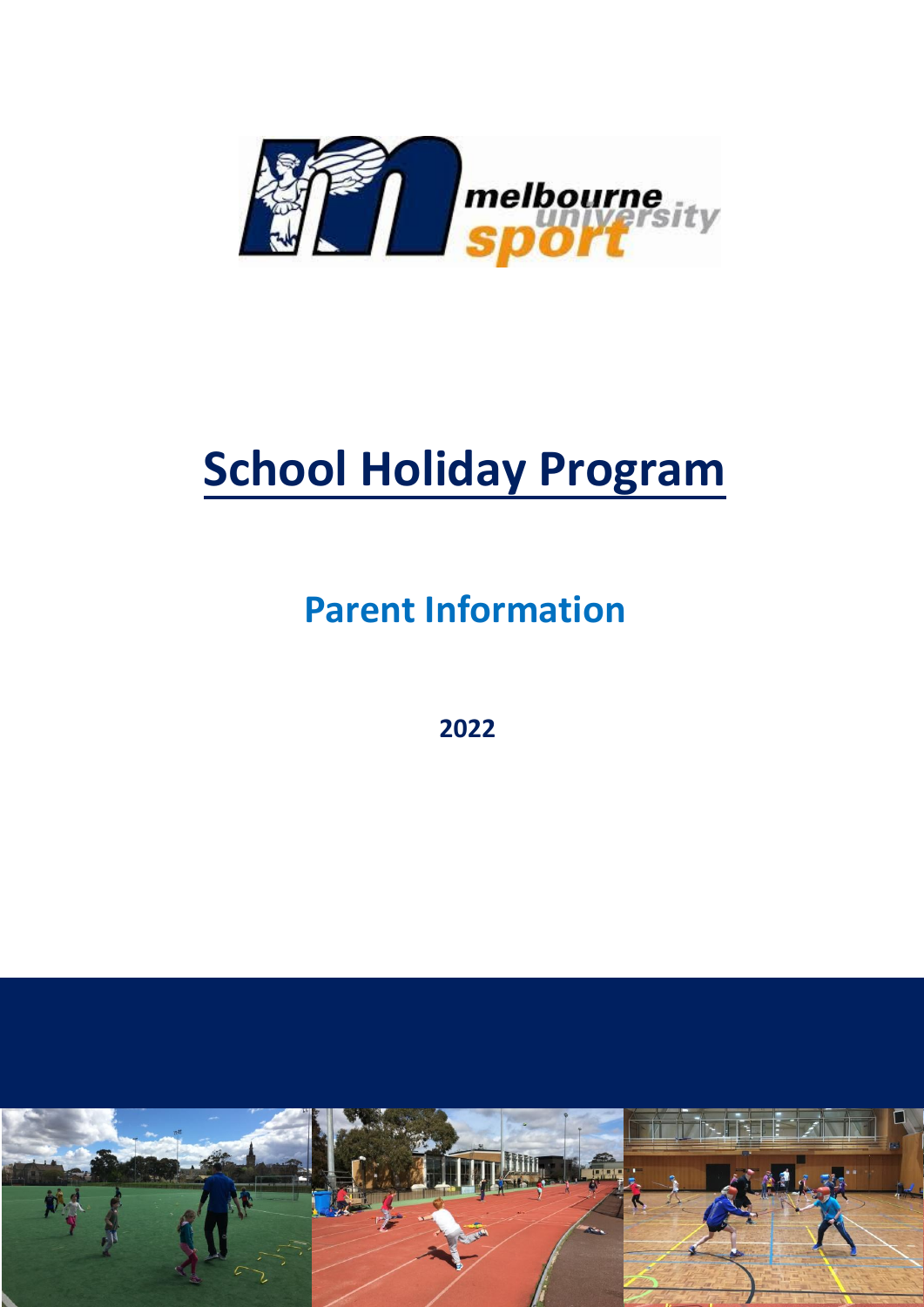#### **Hello everyone,**

Welcome to Melbourne University Sport's School Holiday Program!

It is not long to go now until our next program kicks off, so if you are returning – it's fantastic to have you back! If this is your first program, then it is great to welcome you on-board.

Our philosophy is to provide an environment for all children to learn, develop their sports skills and, most importantly, have fun in a safe and enjoyable way. We aim to emphasize the impact sport can have in improving social skills, team values and self-esteem in children.

In providing a safe and enjoyable environment while promoting the cultural safety of indigenous children, children from a culturally and/or linguistically diverse backgrounds and children with a disability; MU Sport comply with all relevant government legislation regarding the safety and education of children and will ensure that our staff reflect this as well as being friendly and welcoming in nature and committed to engaging each and every child.

MU Sport views our sports camps and experiences as a community engagement opportunity. We respect the importance of community and open our programs to children of all abilities and backgrounds.

Our attendees having fun, exploring new avenues to enjoy sports and staying fit and healthy is central to our philosophy.

Please see below for some important contact details if you need to get in touch with us at any point during the program. **Ph: 0466 743 002 Email: sport-camps@unimelb.edu.au** 

We look forward to seeing you soon.

With Thanks, The Holiday Program Team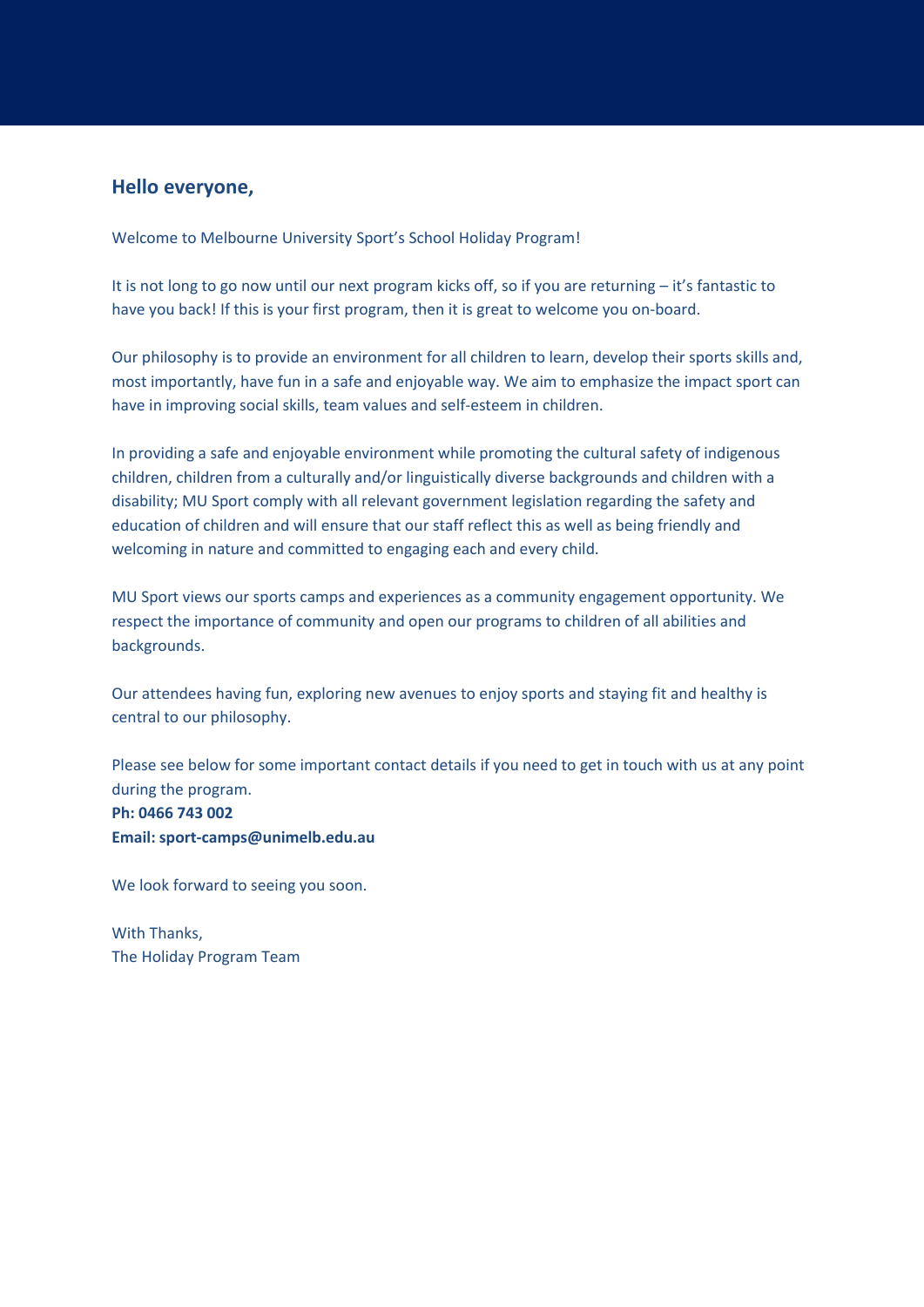## **Drop-off/Pick-up Procedures**

Children may begin arriving at the program from 8:30am.

**Please ensure your children are here by 9.00am.** 

Whoever drops them off will be required to sign them into the program, with this being a perfect time to hand over any medication and discuss any queries with Staff.

**Lunch** will be held at 1pm for an hour.

Children may be signed out for this break. Please ensure they are back by 2pm so they can head off to their next activity.

**Please note we do not provide any food.** 

**Please do not pack any products with nuts .** 

The daily activities conclude at 3:30pm.

Children must be signed out from the service at this time unless enrolled in aftercare.

For those enrolled into After Care, children may be picked up at any time up until 5:30pm when the service closes.

We require parent/guardian or someone authorized on the booking form to sign the child in/out. This person must be over 18 years old.

For those wishing for a child to be collected by another individual that was **not** originally authorized on the program registration form, notice must be provided in writing. Please email [sport-camps@unimelb.edu.au](mailto:sports-camps@unimelb.edu.au)

### **Medical/Legal**

If your child is allergic, asthmatic or anaphylactic, please ensure you provide **all relevant documents & medication.** This is a requirement of attending our program and something that we require for legal purposes.

If you did not attach a copy with your registration, please send a valid, up-to-date and colour version to [sport-camps@unimelb.edu.au](mailto:sports-camps@unimelb.edu.au)

Any medication needs to be handed to staff at sign in. Please leave in a **clearly named** zip lock bag or similar.

For those with children that have any Court Orders pertaining to them, we require a copy of this order. Please send a copy t[o sport-camps@unimelb.edu.au](mailto:sports-camps@unimelb.edu.au)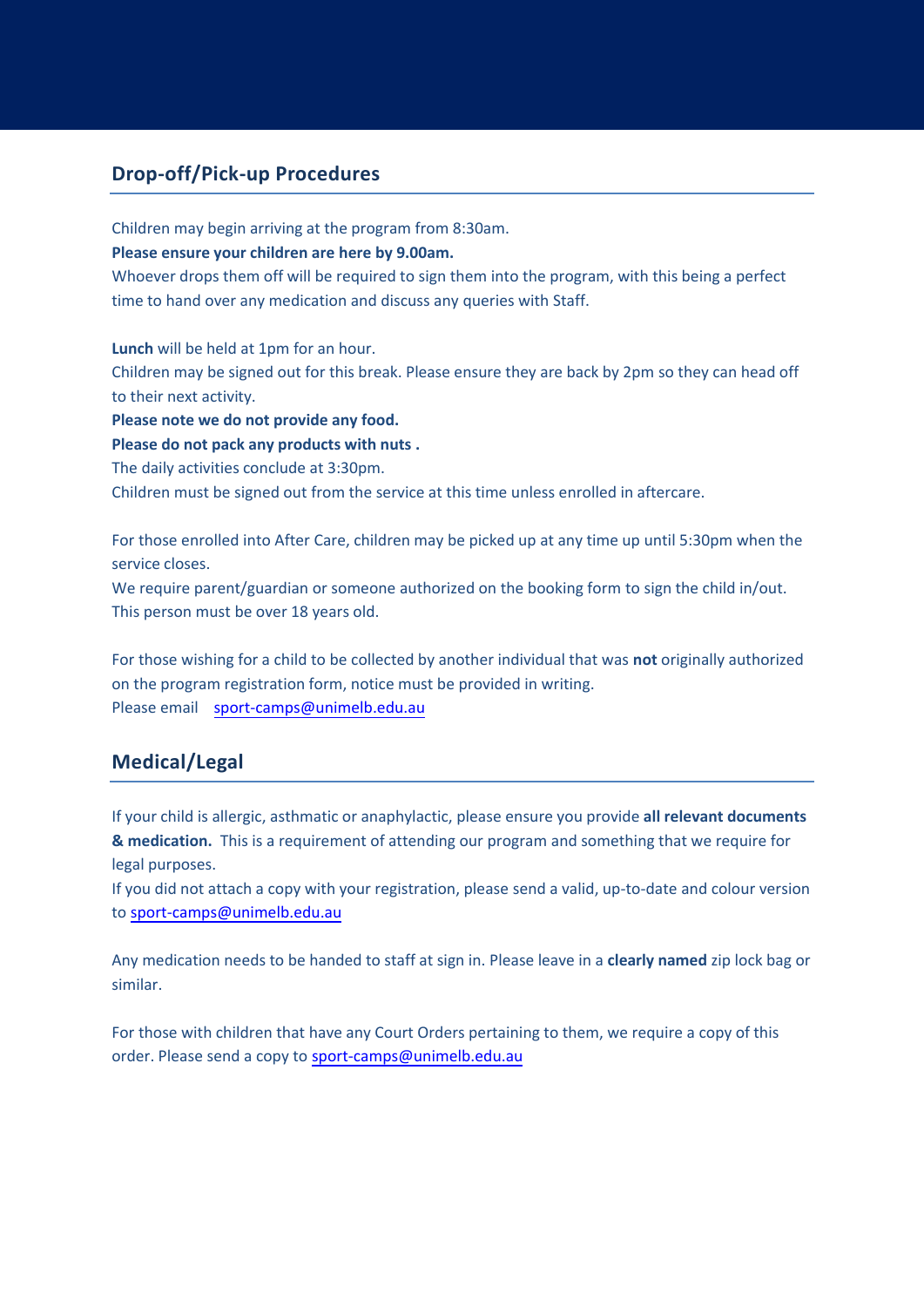#### **Food**

#### **We do not provide any food as part of the Holiday Program.**

Pack at least two snacks, lunch & water for your child. We recommend packing a larger than normal lunch, as due to all the physical activity we do, the children tend to be a little bit hungrier usual!

#### **Do not pack food that contains nuts. It will be thrown out We have many children attending with anaphylaxis.**

#### **Sun Smart Procedures/Clothing**

**PLEASE make sure your child had sunscreen on in the morning. T –shirts - cover their shoulders and have a collar. Wide brimmed hat. Do not send girls in singlet tops or dresses with straps (unless they also have a t- shirt that covers their shoulders and neck and has a collar).**

Whilst we make every effort to provide sunscreen, it is always a good idea to pack a personal supply with your child.

For our full Melbourne University Sport SunSmart Policy, please see our website.

Pack a spare change of clothes (including runners), in the unlikely chance we do get caught in the rain or the surface we play on is wet. Shoes with studs or spikes are not acceptable.

#### **Personal Belongings**

We encourage children to bring their own book to read during breaks.

Please ensure children **do not bring** personal belongings of value (e.g. technology/media, swap cards, dolls, fidget spinners etc.). We would like to avoid any loss, damage and sharing incidents with other children.

## **After Care**

For those that will be taking advantage of After Care Program between 3.30pm to 5.30pm, various activities will be on hand for the children such as board games, puzzles, coloring books and more. We do often play a film as some children are fairly tired and appreciate the rest at this time of the day.